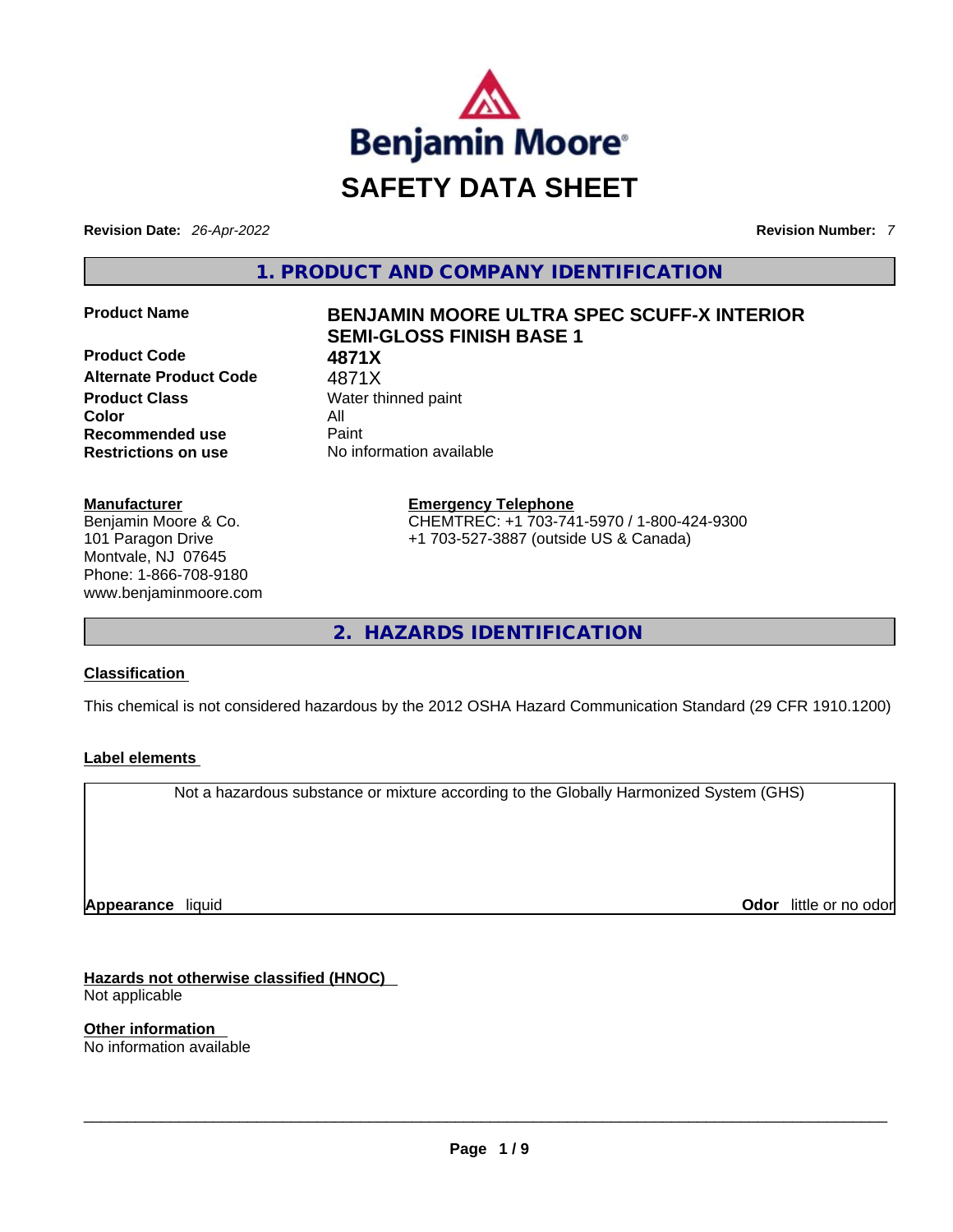**WARNING:** This product contains isothiazolinone compounds at levels of <0.1%. These substances are biocides commonly found in most paints and a variety of personal care products as a preservative. Certain individuals may be sensitive or allergic to these substances, even at low levels.

# **3. COMPOSITION INFORMATION ON COMPONENTS**

| <b>Chemical name</b>        | <b>CAS No.</b> | Weight-%    |
|-----------------------------|----------------|-------------|
| Titanium dioxide            | 13463-67-7     | $20 - 25$   |
| Kaolin                      | 1332-58-7      | $-5$        |
| Silica amorphous            | 7631-86-9      | - 5         |
| 2-Amino-2-methly-1-propanol | 124-68-5       | $0.1 - 0.5$ |

|                                                  | 4. FIRST AID MEASURES                                                                                    |
|--------------------------------------------------|----------------------------------------------------------------------------------------------------------|
| <b>General Advice</b>                            | No hazards which require special first aid measures.                                                     |
| <b>Eye Contact</b>                               | Rinse thoroughly with plenty of water for at least 15 minutes and consult a<br>physician.                |
| <b>Skin Contact</b>                              | Wash off immediately with soap and plenty of water while removing all<br>contaminated clothes and shoes. |
| <b>Inhalation</b>                                | Move to fresh air. If symptoms persist, call a physician.                                                |
| Ingestion                                        | Clean mouth with water and afterwards drink plenty of water. Consult a physician<br>if necessary.        |
| <b>Most Important</b><br><b>Symptoms/Effects</b> | None known.                                                                                              |
| <b>Notes To Physician</b>                        | Treat symptomatically.                                                                                   |
|                                                  | 5. FIRE-FIGHTING MEASURES                                                                                |

| <b>Suitable Extinguishing Media</b>                   | Use extinguishing measures that are appropriate to local<br>circumstances and the surrounding environment.                                   |
|-------------------------------------------------------|----------------------------------------------------------------------------------------------------------------------------------------------|
| Protective equipment and precautions for firefighters | As in any fire, wear self-contained breathing apparatus<br>pressure-demand, MSHA/NIOSH (approved or equivalent)<br>and full protective gear. |
| <b>Specific Hazards Arising From The Chemical</b>     | Closed containers may rupture if exposed to fire or<br>extreme heat.                                                                         |
| <b>Sensitivity to mechanical impact</b>               | No                                                                                                                                           |
| Sensitivity to static discharge                       | No.                                                                                                                                          |
| <b>Flash Point Data</b><br>Flash point (°F)           | Not applicable                                                                                                                               |
|                                                       |                                                                                                                                              |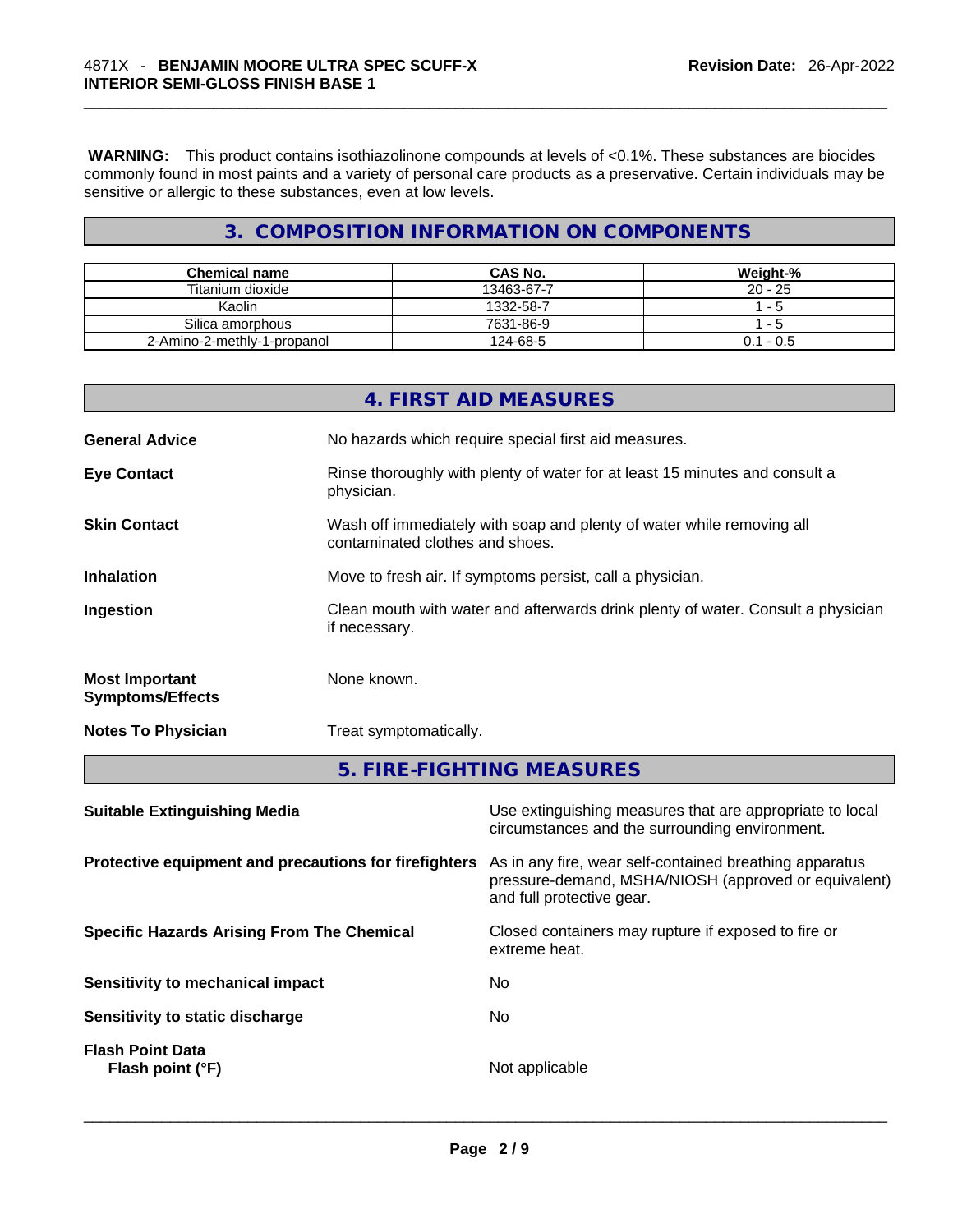| Flash Point (°C)<br><b>Method</b>                             |                        | Not applicable<br>Not applicable |                                |
|---------------------------------------------------------------|------------------------|----------------------------------|--------------------------------|
| <b>Flammability Limits In Air</b>                             |                        |                                  |                                |
| Lower flammability limit:<br><b>Upper flammability limit:</b> |                        | Not applicable<br>Not applicable |                                |
| <b>NFPA</b><br>Health: 1                                      | <b>Flammability: 0</b> | <b>Instability: 0</b>            | <b>Special:</b> Not Applicable |
| <b>NFPA Legend</b><br>0 - Not Hazardous                       |                        |                                  |                                |

- 
- 1 Slightly
- 2 Moderate
- 3 High
- 4 Severe

*The ratings assigned are only suggested ratings, the contractor/employer has ultimate responsibilities for NFPA ratings where this system is used.* 

*Additional information regarding the NFPA rating system is available from the National Fire Protection Agency (NFPA) at www.nfpa.org.* 

|                                  | <b>6. ACCIDENTAL RELEASE MEASURES</b>                                                                                                                                            |  |
|----------------------------------|----------------------------------------------------------------------------------------------------------------------------------------------------------------------------------|--|
| <b>Personal Precautions</b>      | Avoid contact with skin, eyes and clothing. Ensure adequate ventilation.                                                                                                         |  |
| <b>Other Information</b>         | Prevent further leakage or spillage if safe to do so.                                                                                                                            |  |
| <b>Environmental precautions</b> | See Section 12 for additional Ecological Information.                                                                                                                            |  |
| <b>Methods for Cleaning Up</b>   | Soak up with inert absorbent material. Sweep up and shovel into suitable<br>containers for disposal.                                                                             |  |
|                                  | 7. HANDLING AND STORAGE                                                                                                                                                          |  |
| <b>Handling</b>                  | Avoid contact with skin, eyes and clothing. Avoid breathing vapors, spray mists or<br>sanding dust. In case of insufficient ventilation, wear suitable respiratory<br>equipment. |  |
| <b>Storage</b>                   | Keep container tightly closed. Keep out of the reach of children.                                                                                                                |  |
| <b>Incompatible Materials</b>    | No information available                                                                                                                                                         |  |
|                                  |                                                                                                                                                                                  |  |

# **8. EXPOSURE CONTROLS/PERSONAL PROTECTION**

# **Exposure Limits**

| <b>Chemical name</b> | <b>ACGIH TLV</b>                                                                                                                     | <b>OSHA PEL</b>                                        |
|----------------------|--------------------------------------------------------------------------------------------------------------------------------------|--------------------------------------------------------|
| Titanium dioxide     | TWA: $10 \text{ mg/m}^3$                                                                                                             | 15 mg/m $3$ - TWA                                      |
| Kaolin               | TWA: $2 \text{ mg/m}^3$ particulate matter<br>containing no asbestos and <1%<br>crystalline silica, respirable particulate<br>matter | 15 mg/m <sup>3</sup> - TWA<br>$5 \text{ mg/m}^3$ - TWA |
| Silica amorphous     | N/E                                                                                                                                  | 20 mppcf - TWA                                         |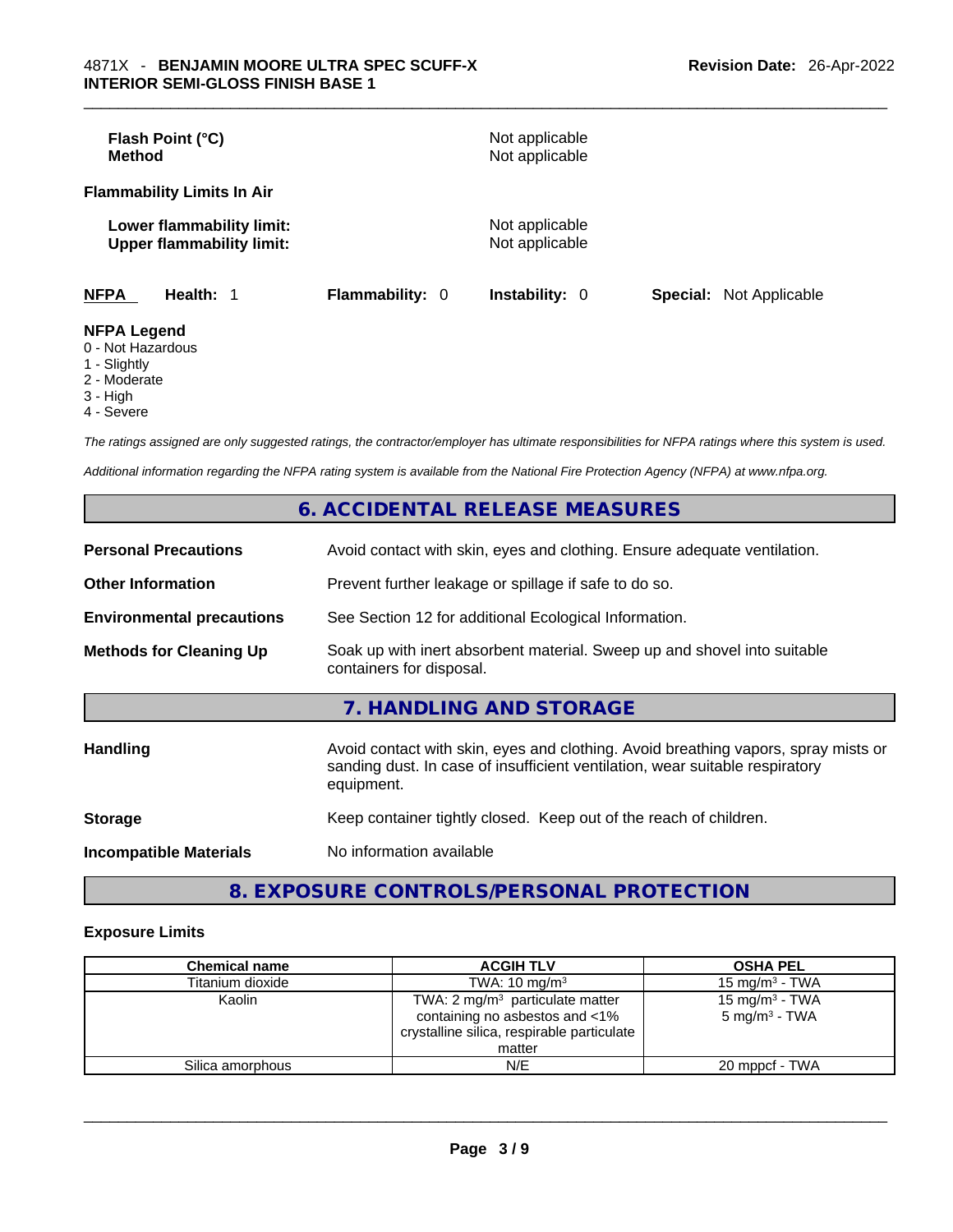ACGIH - American Conference of Governmental Industrial Hygienists Exposure Limits OSHA - Occupational Safety & Health Administration Exposure Limits N/E - Not Established

| <b>Engineering Measures</b>          | Ensure adequate ventilation, especially in confined areas.                                                                          |  |
|--------------------------------------|-------------------------------------------------------------------------------------------------------------------------------------|--|
| <b>Personal Protective Equipment</b> |                                                                                                                                     |  |
| <b>Eye/Face Protection</b>           | Safety glasses with side-shields.                                                                                                   |  |
| <b>Skin Protection</b>               | Protective gloves and impervious clothing.                                                                                          |  |
| <b>Respiratory Protection</b>        | In case of insufficient ventilation wear suitable respiratory equipment.                                                            |  |
| <b>Hygiene Measures</b>              | Avoid contact with skin, eyes and clothing. Remove and wash contaminated<br>clothing before re-use. Wash thoroughly after handling. |  |

# **9. PHYSICAL AND CHEMICAL PROPERTIES**

**Appearance liquid**<br> **Odor** little c **Odor Threshold No information available No information available Density (lbs/gal)** 10.65 - 10.75 **Specific Gravity** 1.28 - 1.30 **pH** No information available **Viscosity (cps) Viscosity (cps) No information available Solubility(ies)** No information available **Water solubility Water solubility No information available Evaporation Rate No information available No information available Vapor pressure**  No information available **Vapor pressure No information available Vapor density**<br> **We Solids**<br>
We Solids
2018 Wt. % Solids **Vol. % Solids** 30 - 40 **Wt. % Volatiles** 45 - 55 **Vol. % Volatiles** 60 - 70 **VOC Regulatory Limit (g/L)**  $\leq 50$ <br> **Boiling Point (°F)** 212 **Boiling Point (°F) Boiling Point (°C)** 100 **Freezing point (°F)** 32 **Freezing Point (°C)** 0 **Flash point (°F)** Not applicable **Flash Point (°C)** Not applicable **Method** Not applicable<br> **Elammability (solid. gas)** Not applicable Not applicable **Flammability** (solid, gas) **Upper flammability limit:** Not applicable **Lower flammability limit:** Not applicable **Autoignition Temperature (°F)** No information available **Autoignition Temperature (°C)** No information available **Decomposition Temperature (°F)** No information available **Decomposition Temperature (°C)** No information available<br> **Partition coefficient Partition available Partition coefficient**No information available \_\_\_\_\_\_\_\_\_\_\_\_\_\_\_\_\_\_\_\_\_\_\_\_\_\_\_\_\_\_\_\_\_\_\_\_\_\_\_\_\_\_\_\_\_\_\_\_\_\_\_\_\_\_\_\_\_\_\_\_\_\_\_\_\_\_\_\_\_\_\_\_\_\_\_\_\_\_\_\_\_\_\_\_\_\_\_\_\_\_\_\_\_

little or no odor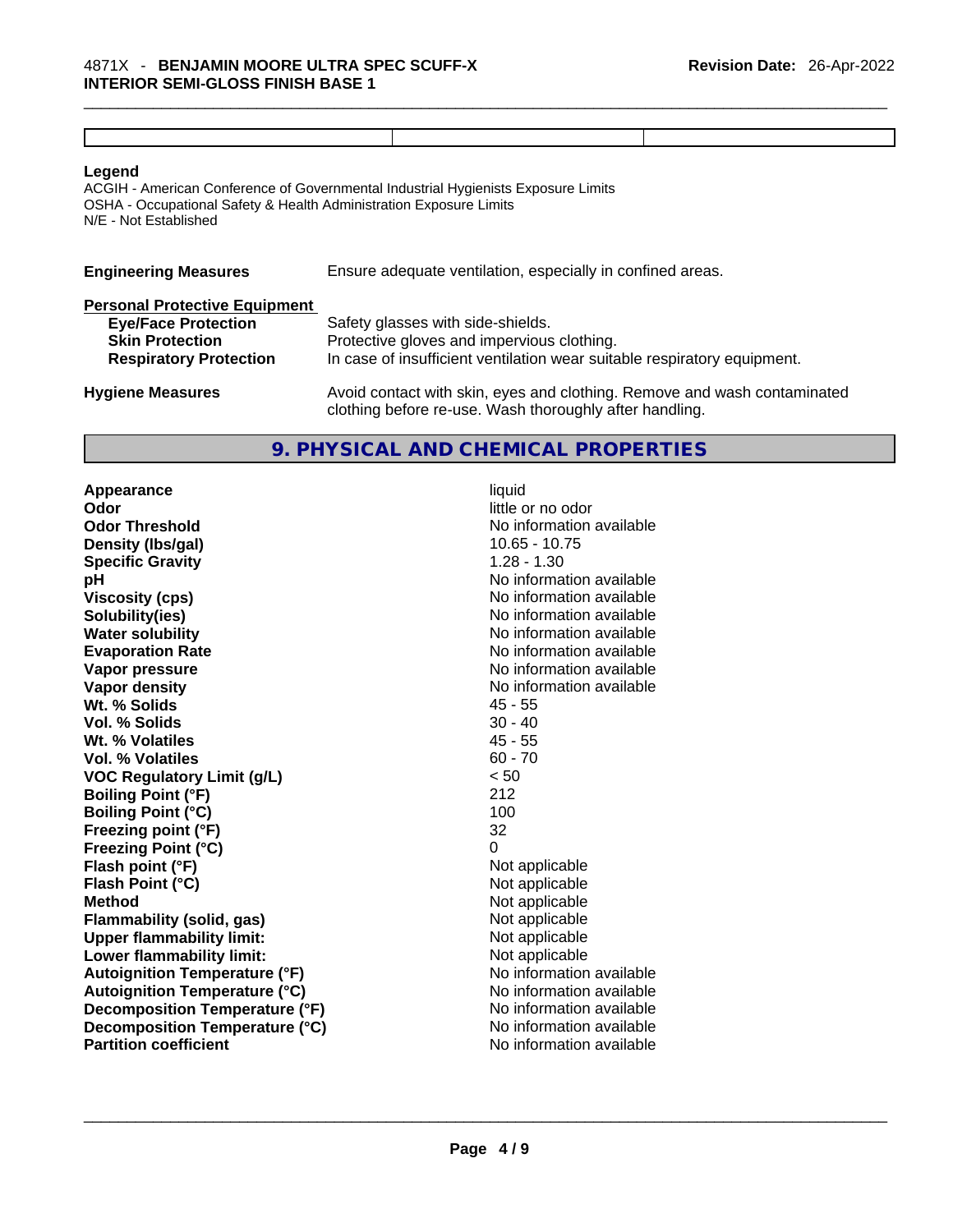| <b>Reactivity</b>                         | Not Applicable                           |
|-------------------------------------------|------------------------------------------|
| <b>Chemical Stability</b>                 | Stable under normal conditions.          |
| <b>Conditions to avoid</b>                | Prevent from freezing.                   |
| <b>Incompatible Materials</b>             | No materials to be especially mentioned. |
| <b>Hazardous Decomposition Products</b>   | None under normal use.                   |
| <b>Possibility of hazardous reactions</b> | None under normal conditions of use.     |

# **11. TOXICOLOGICAL INFORMATION**

| <b>Product Information</b>                                                                                                                                                                                                                                                                                                                                                     |                                                                                                                                                                                                                                                                                                                                                                                                                                                                                                                                                                                  |  |
|--------------------------------------------------------------------------------------------------------------------------------------------------------------------------------------------------------------------------------------------------------------------------------------------------------------------------------------------------------------------------------|----------------------------------------------------------------------------------------------------------------------------------------------------------------------------------------------------------------------------------------------------------------------------------------------------------------------------------------------------------------------------------------------------------------------------------------------------------------------------------------------------------------------------------------------------------------------------------|--|
| Information on likely routes of exposure                                                                                                                                                                                                                                                                                                                                       |                                                                                                                                                                                                                                                                                                                                                                                                                                                                                                                                                                                  |  |
| <b>Principal Routes of Exposure</b>                                                                                                                                                                                                                                                                                                                                            | Eye contact, skin contact and inhalation.                                                                                                                                                                                                                                                                                                                                                                                                                                                                                                                                        |  |
| <b>Acute Toxicity</b>                                                                                                                                                                                                                                                                                                                                                          |                                                                                                                                                                                                                                                                                                                                                                                                                                                                                                                                                                                  |  |
| <b>Product Information</b>                                                                                                                                                                                                                                                                                                                                                     | No information available                                                                                                                                                                                                                                                                                                                                                                                                                                                                                                                                                         |  |
|                                                                                                                                                                                                                                                                                                                                                                                | Symptoms related to the physical, chemical and toxicological characteristics                                                                                                                                                                                                                                                                                                                                                                                                                                                                                                     |  |
| <b>Symptoms</b>                                                                                                                                                                                                                                                                                                                                                                | No information available                                                                                                                                                                                                                                                                                                                                                                                                                                                                                                                                                         |  |
|                                                                                                                                                                                                                                                                                                                                                                                | Delayed and immediate effects as well as chronic effects from short and long-term exposure                                                                                                                                                                                                                                                                                                                                                                                                                                                                                       |  |
| Eye contact<br><b>Skin contact</b><br><b>Inhalation</b><br>Ingestion<br><b>Sensitization</b><br><b>Neurological Effects</b><br><b>Mutagenic Effects</b><br><b>Reproductive Effects</b><br><b>Developmental Effects</b><br><b>Target organ effects</b><br><b>STOT - single exposure</b><br><b>STOT - repeated exposure</b><br>Other adverse effects<br><b>Aspiration Hazard</b> | May cause slight irritation.<br>Substance may cause slight skin irritation. Prolonged or repeated contact may dry<br>skin and cause irritation.<br>May cause irritation of respiratory tract.<br>Ingestion may cause gastrointestinal irritation, nausea, vomiting and diarrhea.<br>No information available<br>No information available.<br>No information available.<br>No information available.<br>No information available.<br>No information available.<br>No information available.<br>No information available.<br>No information available.<br>No information available |  |

**Numerical measures of toxicity**

**The following values are calculated based on chapter 3.1 of the GHS document**

**ATEmix (oral)** 38982 mg/kg \_\_\_\_\_\_\_\_\_\_\_\_\_\_\_\_\_\_\_\_\_\_\_\_\_\_\_\_\_\_\_\_\_\_\_\_\_\_\_\_\_\_\_\_\_\_\_\_\_\_\_\_\_\_\_\_\_\_\_\_\_\_\_\_\_\_\_\_\_\_\_\_\_\_\_\_\_\_\_\_\_\_\_\_\_\_\_\_\_\_\_\_\_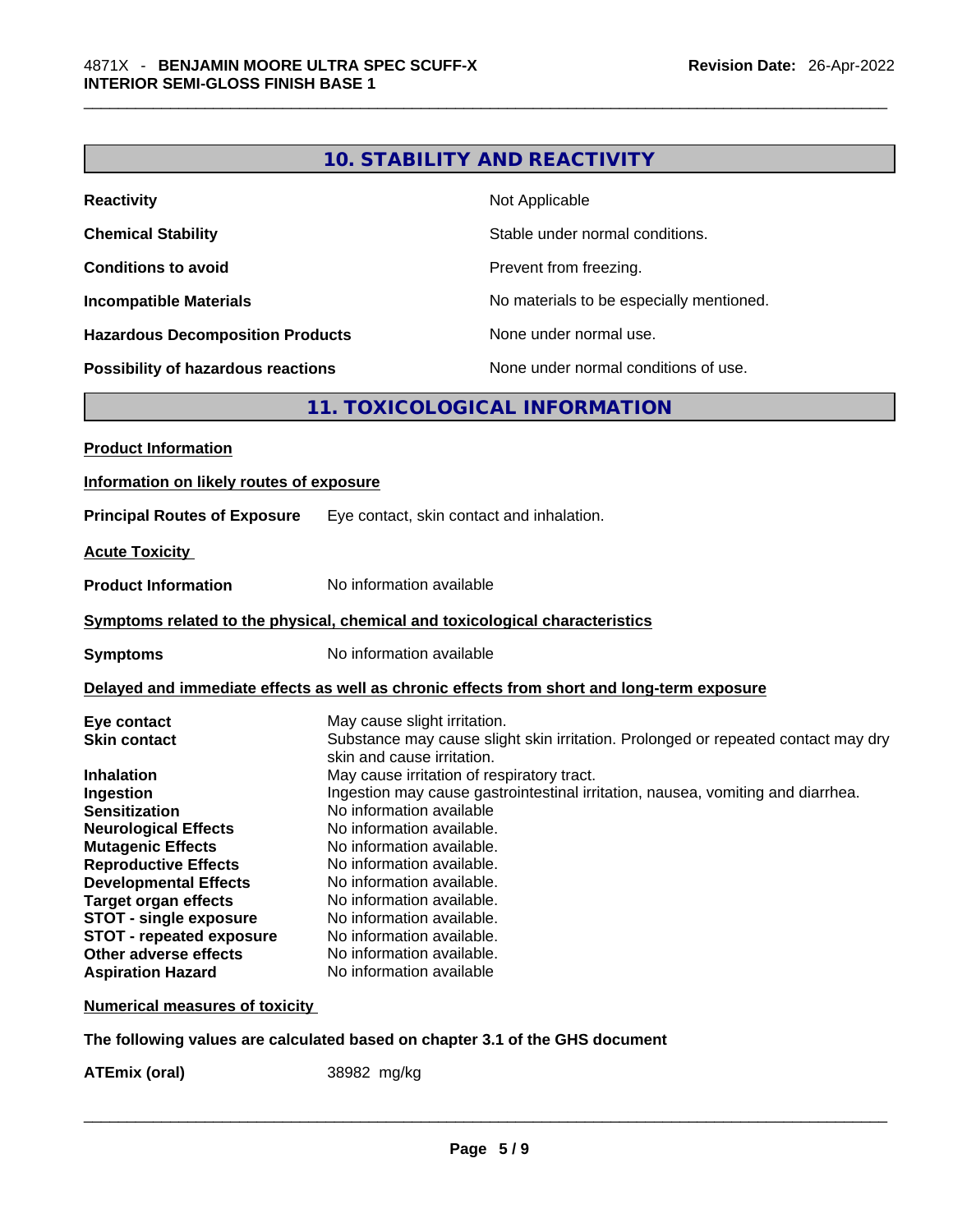| <b>ATEmix (dermal)</b>               | 81457 mg/kg |
|--------------------------------------|-------------|
| <b>ATEmix (inhalation-dust/mist)</b> | 425.8 mg/L  |

### **Component Information**

| Chemical name                           | Oral LD50             | Dermal LD50             | Inhalation LC50          |
|-----------------------------------------|-----------------------|-------------------------|--------------------------|
| Titanium dioxide                        | $> 10000$ mg/kg (Rat) |                         |                          |
| 13463-67-7                              |                       |                         |                          |
| Kaolin<br>1332-58-7                     | $>$ 5000 mg/kg (Rat)  | $>$ 5000 mg/kg (Rat)    | $\overline{\phantom{0}}$ |
| Silica amorphous<br>7631-86-9           | $= 7900$ mg/kg (Rat)  | $>$ 2000 mg/kg (Rabbit) | $\overline{\phantom{0}}$ |
| 2-Amino-2-methly-1-propanol<br>124-68-5 | $= 2900$ mg/kg (Rat)  | $>$ 2000 mg/kg (Rabbit) |                          |

# **Chronic Toxicity**

#### **Carcinogenicity**

*The information below indicates whether each agency has listed any ingredient as a carcinogen:.* 

| <b>Chemical name</b>  | IARC                 | <b>NTP</b> | OSHA   |
|-----------------------|----------------------|------------|--------|
|                       | 2B<br>Possible Human |            | Listed |
| Titanium 、<br>dioxide | Carcinogen           |            |        |

• Although IARC has classified titanium dioxide as possibly carcinogenic to humans (2B), their summary concludes: "No significant exposure to titanium dioxide is thought to occur during the use of products in which titanium dioxide is bound to other materials, such as paint."

#### **Legend**

IARC - International Agency for Research on Cancer NTP - National Toxicity Program OSHA - Occupational Safety & Health Administration

**12. ECOLOGICAL INFORMATION** 

# **Ecotoxicity Effects**

The environmental impact of this product has not been fully investigated.

# **Product Information**

### **Acute Toxicity to Fish**

No information available

#### **Acute Toxicity to Aquatic Invertebrates**

No information available

### **Acute Toxicity to Aquatic Plants**

No information available

#### **Persistence / Degradability**

No information available.

**Bioaccumulation**<br>There is no data for this product. There is no data for this product. \_\_\_\_\_\_\_\_\_\_\_\_\_\_\_\_\_\_\_\_\_\_\_\_\_\_\_\_\_\_\_\_\_\_\_\_\_\_\_\_\_\_\_\_\_\_\_\_\_\_\_\_\_\_\_\_\_\_\_\_\_\_\_\_\_\_\_\_\_\_\_\_\_\_\_\_\_\_\_\_\_\_\_\_\_\_\_\_\_\_\_\_\_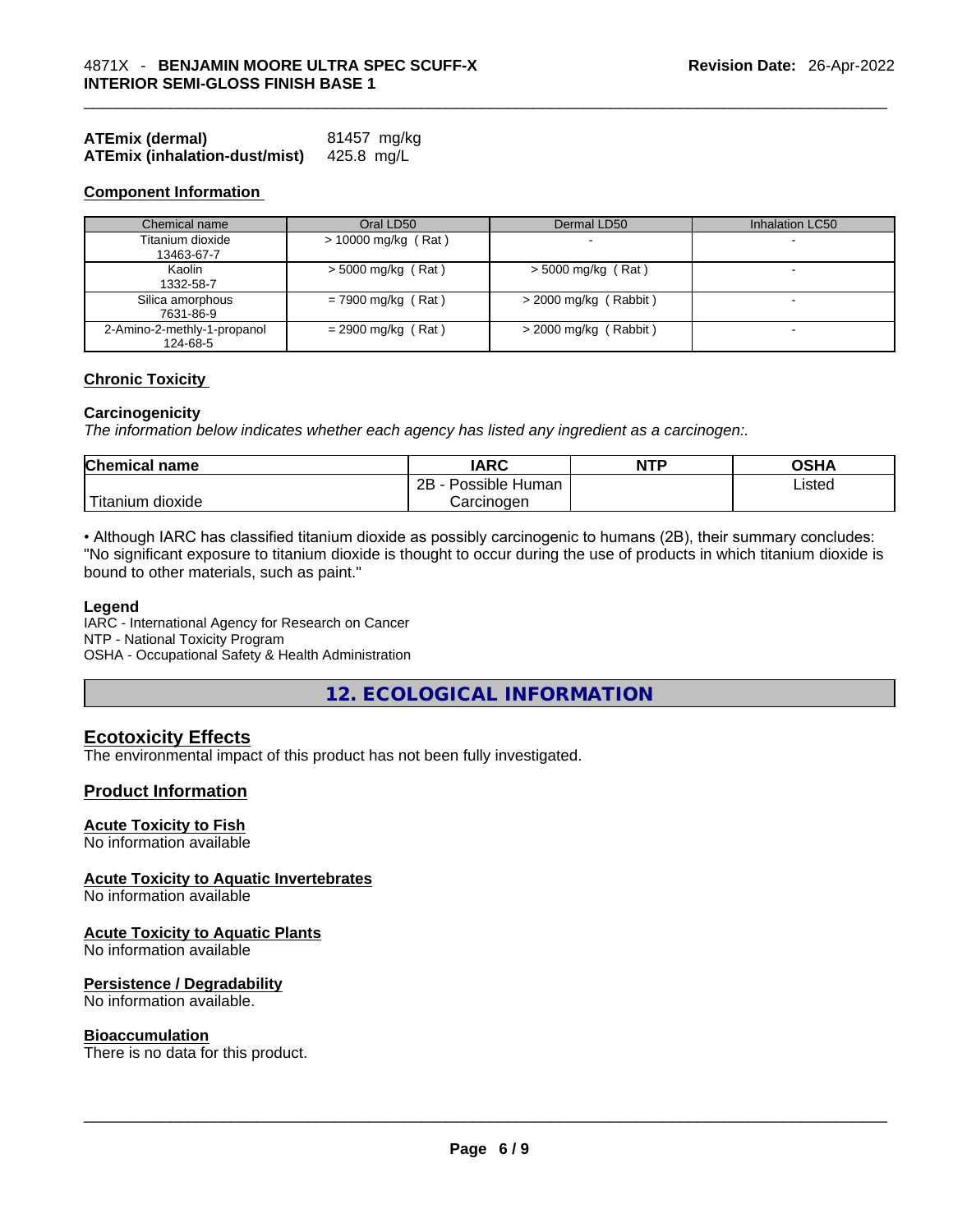# **Mobility in Environmental Media**

No information available.

# **Ozone**

No information available

# **Component Information**

# **Acute Toxicity to Fish**

Titanium dioxide  $LC50:$  > 1000 mg/L (Fathead Minnow - 96 hr.)

# **Acute Toxicity to Aquatic Invertebrates**

No information available

# **Acute Toxicity to Aquatic Plants**

No information available

| 13. DISPOSAL CONSIDERATIONS<br>Dispose of in accordance with federal, state, and local regulations. Local<br>requirements may vary, consult your sanitation department or state-designated<br>environmental protection agency for more disposal options.<br>14. TRANSPORT INFORMATION<br>Not regulated<br>Not regulated<br>Not regulated<br><b>15. REGULATORY INFORMATION</b><br>Yes - All components are listed or exempt.<br>Yes - All components are listed or exempt.<br>SARA 311/312 hazardous categorization<br>Acute health hazard<br><b>No</b><br><b>Chronic Health Hazard</b><br><b>No</b><br>Fire hazard<br>No<br>Sudden release of pressure hazard<br>No.<br>Reactive Hazard<br>No |                                                  |  |  |
|-----------------------------------------------------------------------------------------------------------------------------------------------------------------------------------------------------------------------------------------------------------------------------------------------------------------------------------------------------------------------------------------------------------------------------------------------------------------------------------------------------------------------------------------------------------------------------------------------------------------------------------------------------------------------------------------------|--------------------------------------------------|--|--|
|                                                                                                                                                                                                                                                                                                                                                                                                                                                                                                                                                                                                                                                                                               |                                                  |  |  |
|                                                                                                                                                                                                                                                                                                                                                                                                                                                                                                                                                                                                                                                                                               | <b>Waste Disposal Method</b>                     |  |  |
|                                                                                                                                                                                                                                                                                                                                                                                                                                                                                                                                                                                                                                                                                               |                                                  |  |  |
|                                                                                                                                                                                                                                                                                                                                                                                                                                                                                                                                                                                                                                                                                               | <b>DOT</b>                                       |  |  |
|                                                                                                                                                                                                                                                                                                                                                                                                                                                                                                                                                                                                                                                                                               | <b>ICAO / IATA</b>                               |  |  |
|                                                                                                                                                                                                                                                                                                                                                                                                                                                                                                                                                                                                                                                                                               | <b>IMDG / IMO</b>                                |  |  |
|                                                                                                                                                                                                                                                                                                                                                                                                                                                                                                                                                                                                                                                                                               |                                                  |  |  |
|                                                                                                                                                                                                                                                                                                                                                                                                                                                                                                                                                                                                                                                                                               | <b>International Inventories</b>                 |  |  |
|                                                                                                                                                                                                                                                                                                                                                                                                                                                                                                                                                                                                                                                                                               | <b>TSCA: United States</b><br><b>DSL: Canada</b> |  |  |
|                                                                                                                                                                                                                                                                                                                                                                                                                                                                                                                                                                                                                                                                                               | <b>Federal Regulations</b>                       |  |  |
|                                                                                                                                                                                                                                                                                                                                                                                                                                                                                                                                                                                                                                                                                               |                                                  |  |  |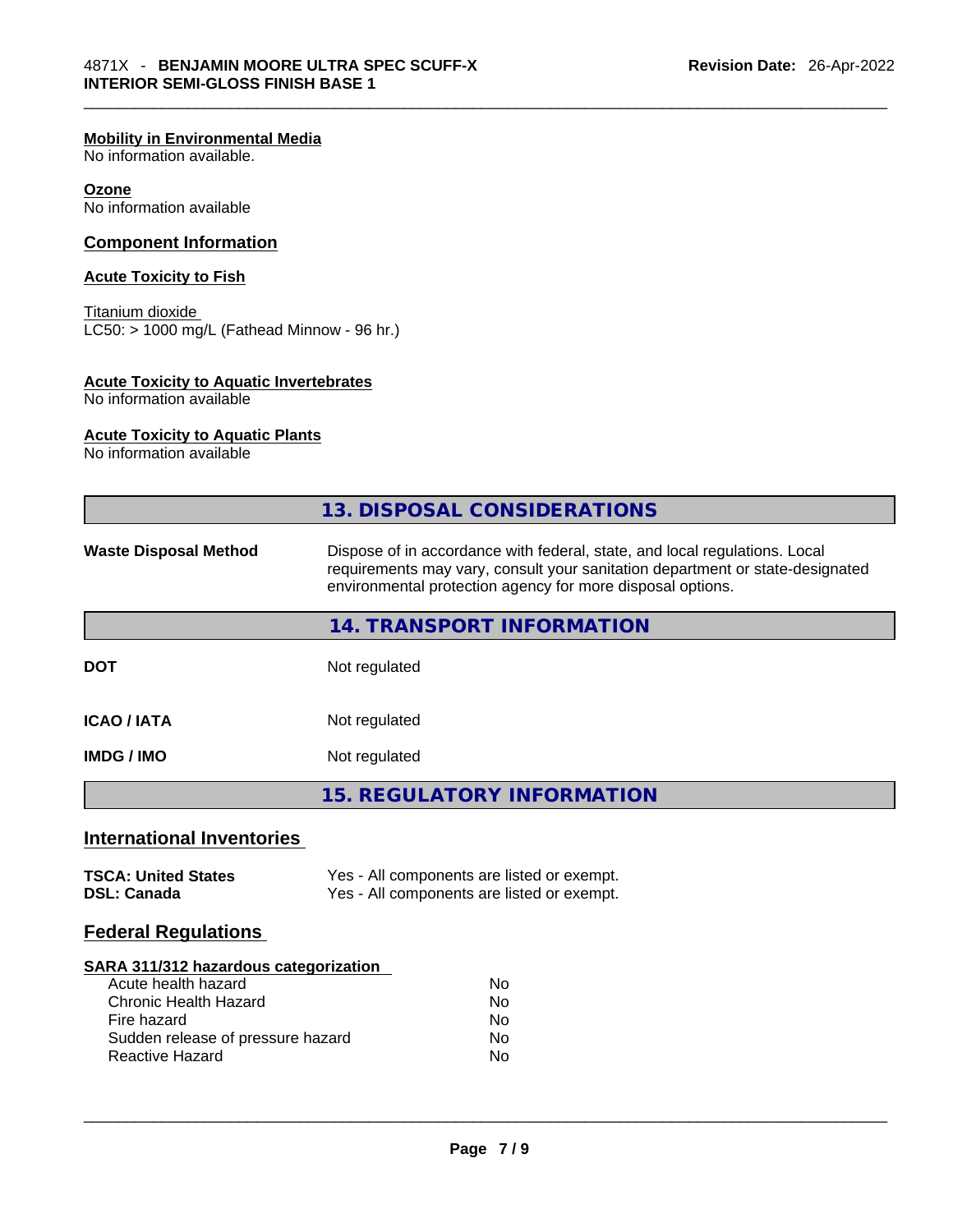# **SARA 313**

Section 313 of Title III of the Superfund Amendments and Reauthorization Act of 1986 (SARA). This product contains a chemical or chemicals which are subject to the reporting requirements of the Act and Title 40 of the Code of Federal Regulations, Part 372:

*None*

# **Clean Air Act,Section 112 Hazardous Air Pollutants (HAPs) (see 40 CFR 61)**

This product contains the following HAPs:

*None*

# **US State Regulations**

# **California Proposition 65**

**WARNING:** This product can expose you to chemicals including Titanium dioxide, which are known to the State of California to cause cancer, and Ethylene glycol which are known to the State of California to cause birth defects or other reproductive harm. For more information go to www.P65Warnings.ca.gov

# **State Right-to-Know**

| <b>Chemical name</b> | <b>Massachusetts</b> | <b>New Jersey</b> | Pennsvlvania |
|----------------------|----------------------|-------------------|--------------|
| Titanium dioxide     |                      |                   |              |
| Kaolin               |                      |                   |              |
| Silica amorphous     |                      |                   |              |

#### **Legend**

X - Listed

# **16. OTHER INFORMATION**

**HMIS** - **Health:** 1 **Flammability:** 0 **Reactivity:** 0 **PPE:** -

## **HMIS Legend**

- 0 Minimal Hazard
- 1 Slight Hazard
- 2 Moderate Hazard
- 3 Serious Hazard
- 4 Severe Hazard
- Chronic Hazard

X - Consult your supervisor or S.O.P. for "Special" handling instructions.

Note: The PPE rating has intentionally been left blank. Choose appropriate PPE that will protect employees from the hazards the material will *present under the actual normal conditions of use.* 

*Caution: HMISÒ ratings are based on a 0-4 rating scale, with 0 representing minimal hazards or risks, and 4 representing significant hazards or risks. Although HMISÒ ratings are not required on MSDSs under 29 CFR 1910.1200, the preparer, has chosen to provide them. HMISÒ ratings are to be used only in conjunction with a fully implemented HMISÒ program by workers who have received appropriate HMISÒ training. HMISÒ is a*